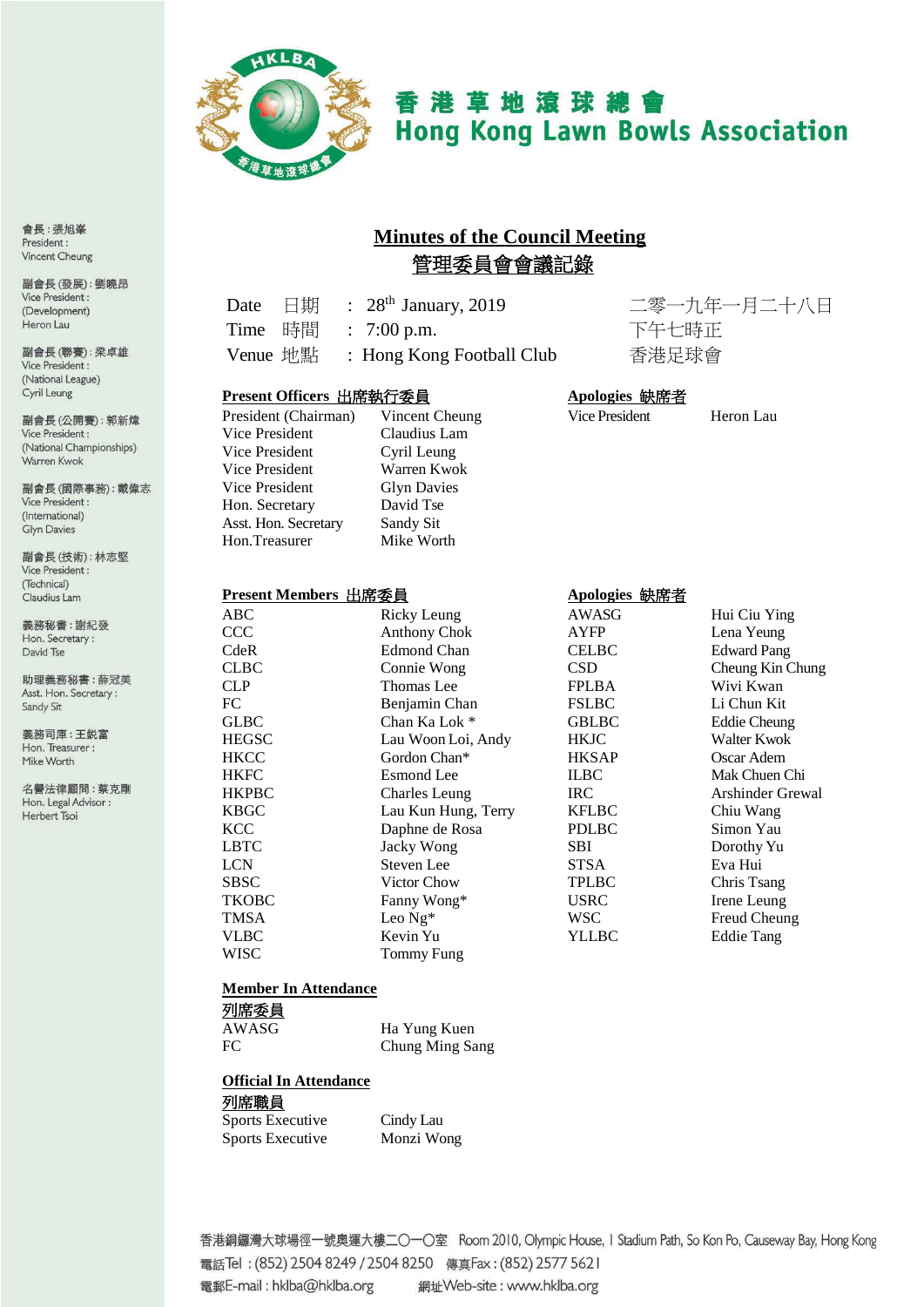### **1. ACCEPTANCE OF PREVIOUS MINUTES**

The minutes of the council meeting held on 17 December, 2018, having been circulated to all members of the Council of Management, were taken as read, confirmed, and approved.

#### **2. MATTERS ARISING**

None.

### **3. CORRESPONDENCE**

- **3.1** In early January, HKLBA wrote a letter to Sports Federation & Olympic Committee of Hong Kong, China to solicit their support for lawn bowls to be included in the 2022 Asian Games. HKLBA got very positive response from Mr. Timothy Fok, who subsequently wrote a letter to the Olympic Council of Asia to strongly support our request to include lawn bowls in the Asian Games 2022.
- **3.2** HKLBA wrote a letter to the Lands Department, supporting Sha Tin Sports Association (STSA) to build a permanent sports center in Sha Tin.

### **4. TREASURER'S REPORT**

The Hon. Treasurer pointed out that there were some overdue payments for more than 30 days. He asked those clubs concerned to settle their payments before end February, 2019.

### **5. NATIONAL LEAGUE**

#### **5.1 Triples League 2018 rulings**

Deduct two points from WISC-C for a bowler playing duplicate game (42105 and 42115) on the same fixture date, add two points to KFLBC-A for their loss to the defaulting team.

Deduct six points from WISC-C for three bowlers playing duplicate games (43101 and 43111) on the same fixture date.

#### **5.2 2019 League Schedule**

League panel had proposed the league calendar of 2019 and circulated it to all the members. HKPBC requested to defer the start date to 27 April, 2019. As there were divisions with more than 10 sides, the Panel decided that the League would start on 13 April, 2019 and HKPBC had to adjust their own schedule accordingly.

 The League Panel proposed that all league games would start on the same date this year, so as to prevent high division players taking part in low division games in the first week of the league.

The Premier League would commence on 13 April, 2019. There would not be any game on 1 June, 2019, and the first part of the League would be completed on 6 July, 2019. The second part of League would commence on 31 August, 2019 and end on 30 November, 2019.

LCSD updated HKLBA that SLY repair works would be completed in late April. If its completion date could not be met when the League started, some games would need to be rescheduled.

#### **5.3 Premier League 2019**

Entry would be open on 30 January, 2019, and the entry deadline would be on 20 February, 2019.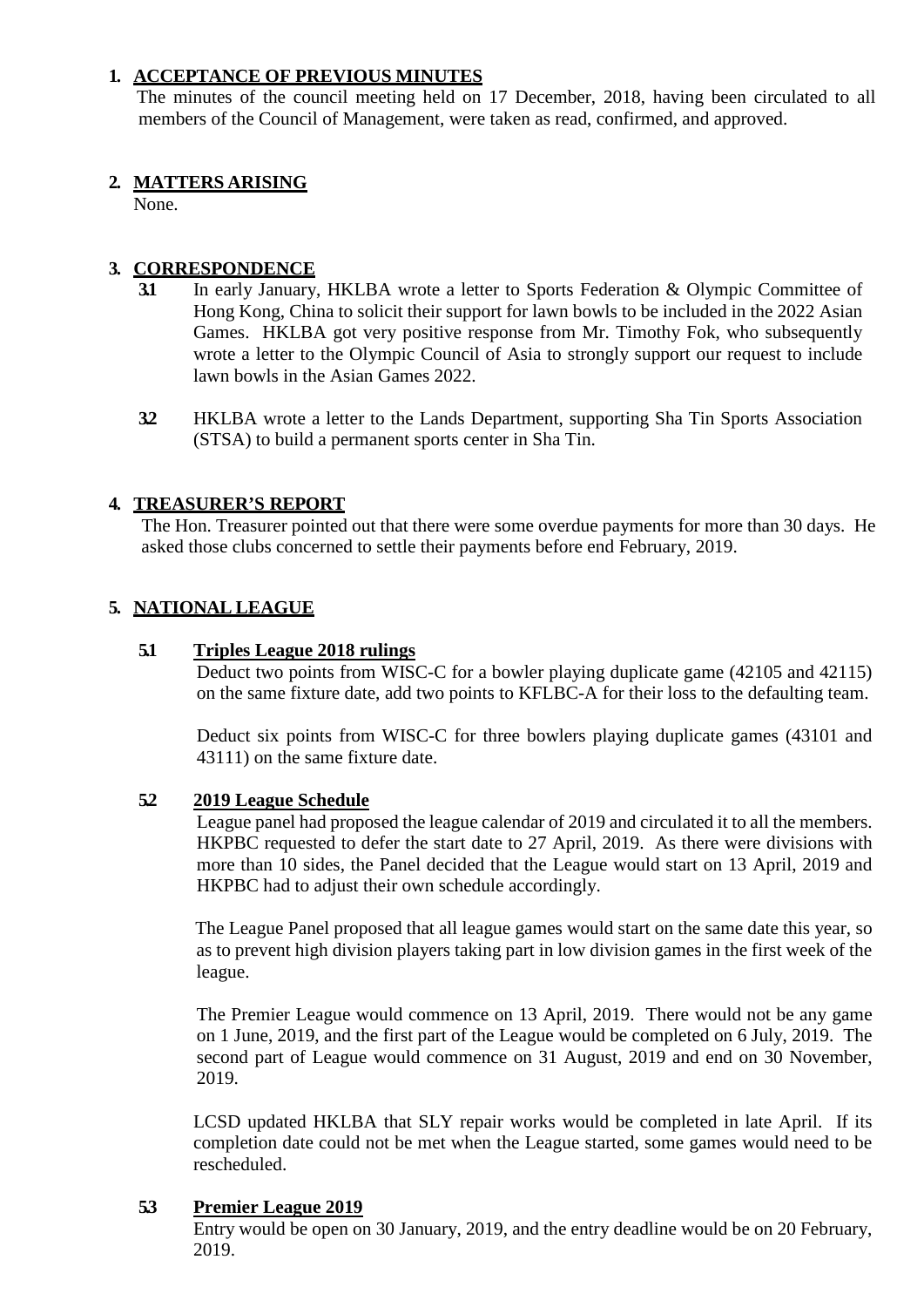### **5.4 AWASG apply to switch home green**

AWASG submitted an application to change the home green from Victoria Park to Ap Lei Chau. The Council approved it by raising hands and reminded AWASG that there was no reserved locker at present.

#### **5.5 KCC proposed to change the start time in public venue**

KCC suggested to change the start-time of afternoon and evening games in public venues to 2 p.m. and 6 p.m. respectively. However, the suggestion was rejected.

#### **5.6 Briefing for new captains 2019**

A briefing would be held on 22 February, 2019 at HKFC. The presentation would cover mainly on policies and normal practices of the league games.

### **6. NATIONAL COMPETITION**

#### **6.1 Men's Knock-out Singles 2018**

HKLBA received an email from KCC that a player left the venue without umpire's permission. After discussion, the National Championships Panel decided to bar the player from completing the games.

#### **6.2 Women's Knock-out Singles 2018**

The winner was Dorothy Yu (CCC) and the runners up was Queenie Lai (SBSC).

#### **6.3 Champion of Champions Championship 2018**

Players list had been confirmed and the fixture would be issued shortly.

#### **6.4 Bowler of The Year**

The first version had been sent to all conveners and was uploaded to the website also. Conveners were requested to circulate it to the players for checking.

#### **6.5 Green Use**

VP (National) took the opportunity to thank FC, HKFC and USRC for providing venues for the Semi-finals. He also thank CCC, CdeR, FC, HKFC, KBGC and KCC for providing greens for the Women's Knock-out Singles 2018.

#### **6.6 Entry Form**

Entry form for M&W National Pairs Championships 2019 and M&W Indoor Singles Championships 2019 were issued on 23 January and 24 January respectively.

#### **6.7 Revised Version of the Bye-laws**

The Panel had circulated a draft version of the Bye-laws in relation to transfer of club players during national competitions. The Panel proposed that in national singles competitions, players who transfer to other clubs could carry their results to the new clubs. However, it would not be applied to other competitions of more than one player, such as pairs, triples or fours. As no rejection was received, the proposal was resolved and the Bye-law was officially endorsed. It would be included in the next Bye-Law revision.

#### **7. DEVELOPMENT**

#### **7.1 Under-25 Singles Championship 2018**

Under-25 Singles Championship 2018 was successfully held on 30 December, 2018. VP (Development) took the opportunity to thank KCC for providing venues for the finals. The winners were Jason Tsang (HKYDT) and Cherry Tsoi (HKYDT).

#### **7.2 Youth Novice Competition 2019**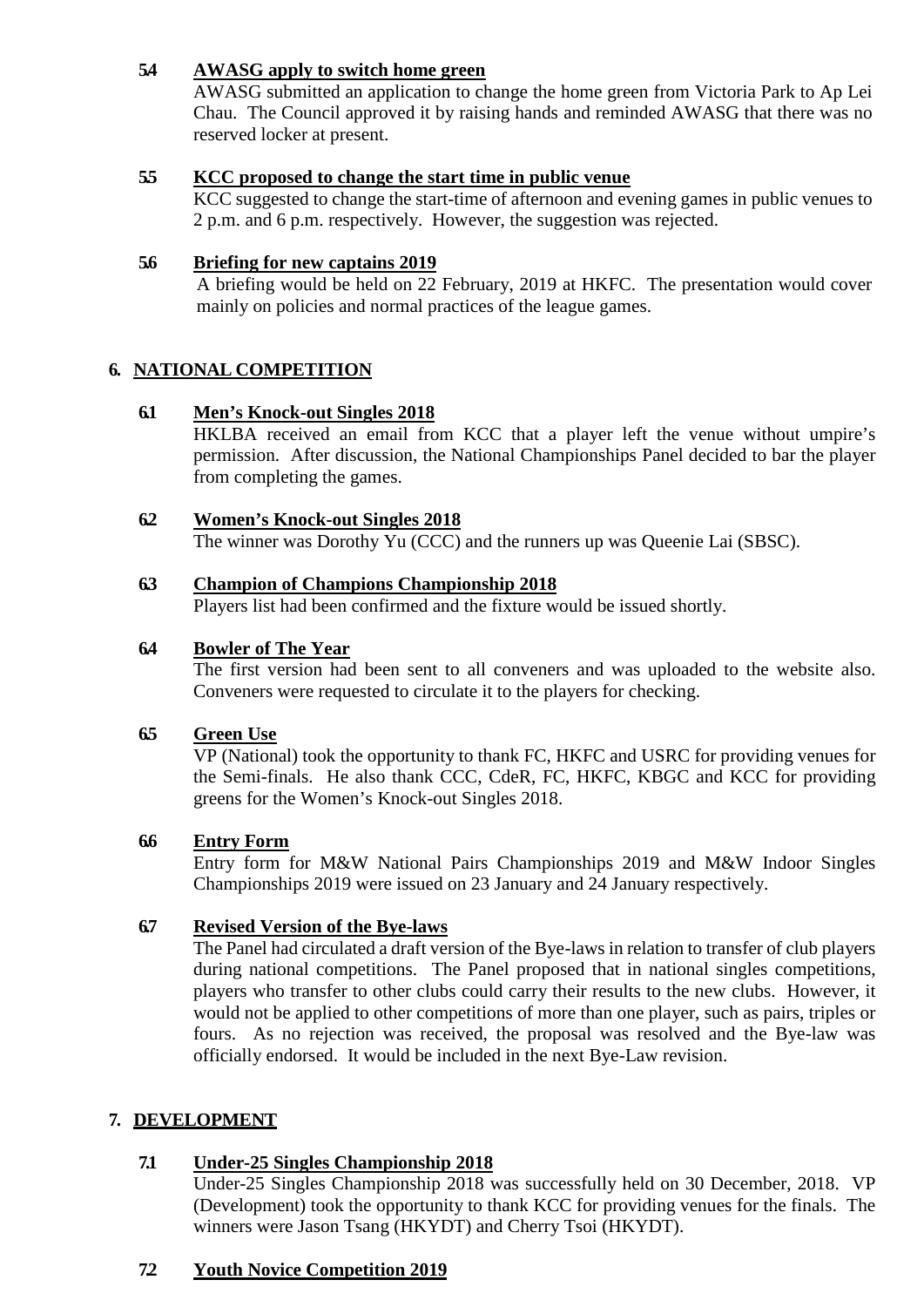More than 40 players participated in the Youth Novice Competition, 2019, which would be held on 10 & 17 March, 2019 at Ap Lei Chau and Yuen Chau Kok.

#### **7.3 Inter-school Competition 2019**

Inter-school Competition 2019 would be held on 1 May, 2019 at Ap Lei Chau.

### **8. TECHNICAL**

#### **8.1 New Green**

The government was planning to build a new sports complex in Lai Chi Kok, including a bowling green with two rinks. HKLBA would coordinate and assist LCSD accordingly to pursue for more rinks.

#### **8.2 The Green in POC**

It was expected that the POC green would be rebuilt within two years.

### **9. INTERNATIONAL**

#### **9.1 Cancellation of Hong Kong Quadrangular Bowling Tournament 2019**

HKLBA had invited a number of countries to take part in the tournament but unfortunately, most of them rejected because of various reasons. Therefore, the tournament was cancelled; and the World Bowls was informed accordingly.

#### **9.2 National Squad Selection**

The last trial for the National Squad Selection would be held on 28 January, 2019 at Victoria Park Bowling Green. The result of the successful applicants would be announced within a week.

#### **9.3 High Performance Coach**

HKLBA would hire a High Performance Coach. It was expected that the coach would tentatively be employed for three months. S/he would be required to be the Head Coach for Hong Kong Team taking part in the Asia Pacific Championship in June. Details would be reported in the next Council meeting.

As the Chairman of the Procurement Panel, the Hon. Secretary reminded that the employment of paid coach for the Hong Kong Team was a procurement of service per se. Hence, the employment must follow the Procurement Policies and Guidelines of the HKLBA. It should not be treated as a matter of the High Performance Committee only.

# **10. DISCIPLINARY PANEL**

None.

#### **11. HONG KONG INTERNATIONAL BOWLS CLASSIC & CLASSIC CARNIVAL2019**

The next Hong Kong International Bowls Classic 2019 committee would be organized in the next CoM Meeting on 11 March. As the Classics would be held at Kowloon side, HKLBA would circulate the details to the venue clubs accordingly.

#### **12. ANY OTHER BUSINESS**

#### **12.1 Annual Dinner 2019**

The HKLBA Annual Presentation Dinner would be held on 31 May, 2019.